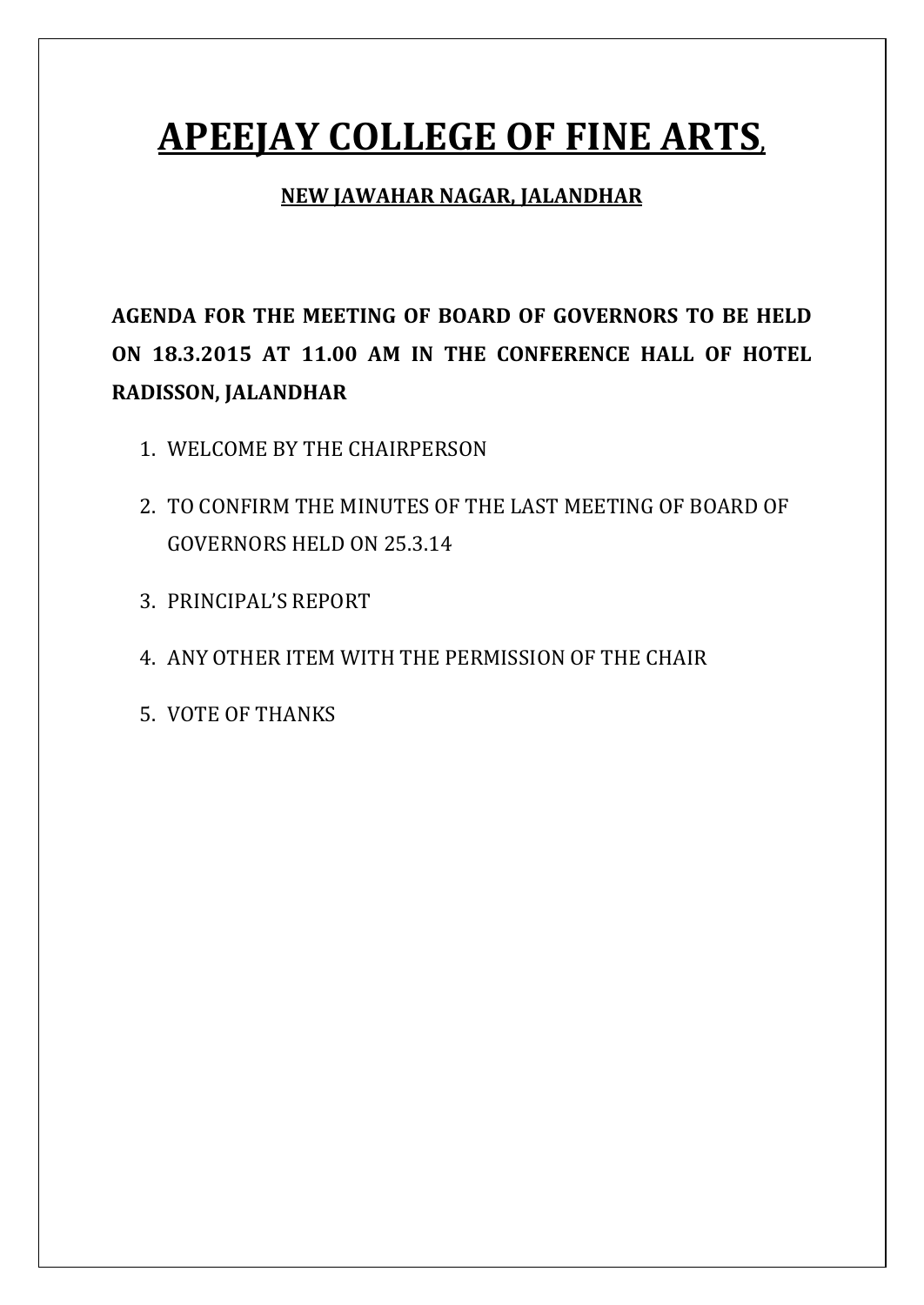#### **3. PRINCIPAL'S REPORT**

At the very outset, I extend my heartiest welcome to Hon'ble Chairperson Mrs. Sushma Paul Berlia, Co-Promoter & President, Apeejay Stya & Svran Group, President Apeejay Education Society, Co-Founder & Chancellor, Apeejay Stya University and the worthy Board Members. Session 2014-15 is a significant chapter in the history of Apeejay College of Fine Arts as it completes 40 years of its establishment this year. The session was marked with numerous activities dedicated to the celebration of the 40th Anniversary. Today is the finale of the week long programme which witnessed the coming together of students and faculties of foreign institutions for a unique interaction and a learning experience during Apeejay Svran International Design and Performing Arts Week Codarts University Rotterdam and Willem de Kooning Academy, Netherlands and Chengdu Textile College, China have enthusiastically participated in this rare blend of creativity, education and amalgamation of culture which is a grand salute to the vision of Dr. Stya Paul ji.

I take this opportunity to pay a tribute to our most revered Dr. Stya Paul ji founder Chairman, Apeejay Education Society who laid the foundation of a unique Institution way back in 1975 with a vision which only a philanthropist and social thinker could nourish. Looking ahead of his times, he gave the City of Jalandhar an Institution which was the first of its kind in the whole of Northern India where education was imparted to the students laced with moral, social and cultural values. He brought Fine Arts from the fringes to the fold offering various courses in Fine Arts to the youth. Today the small sapling planted by him with a far sighted vision has indeed come a long way and has shown unprecedented and phenomenal growth over the years under the care and guidance of Mrs. Sushma Paul Berlia who is tending the institution with an equal felicity & zeal and is taking it to greater heights with her global perspective.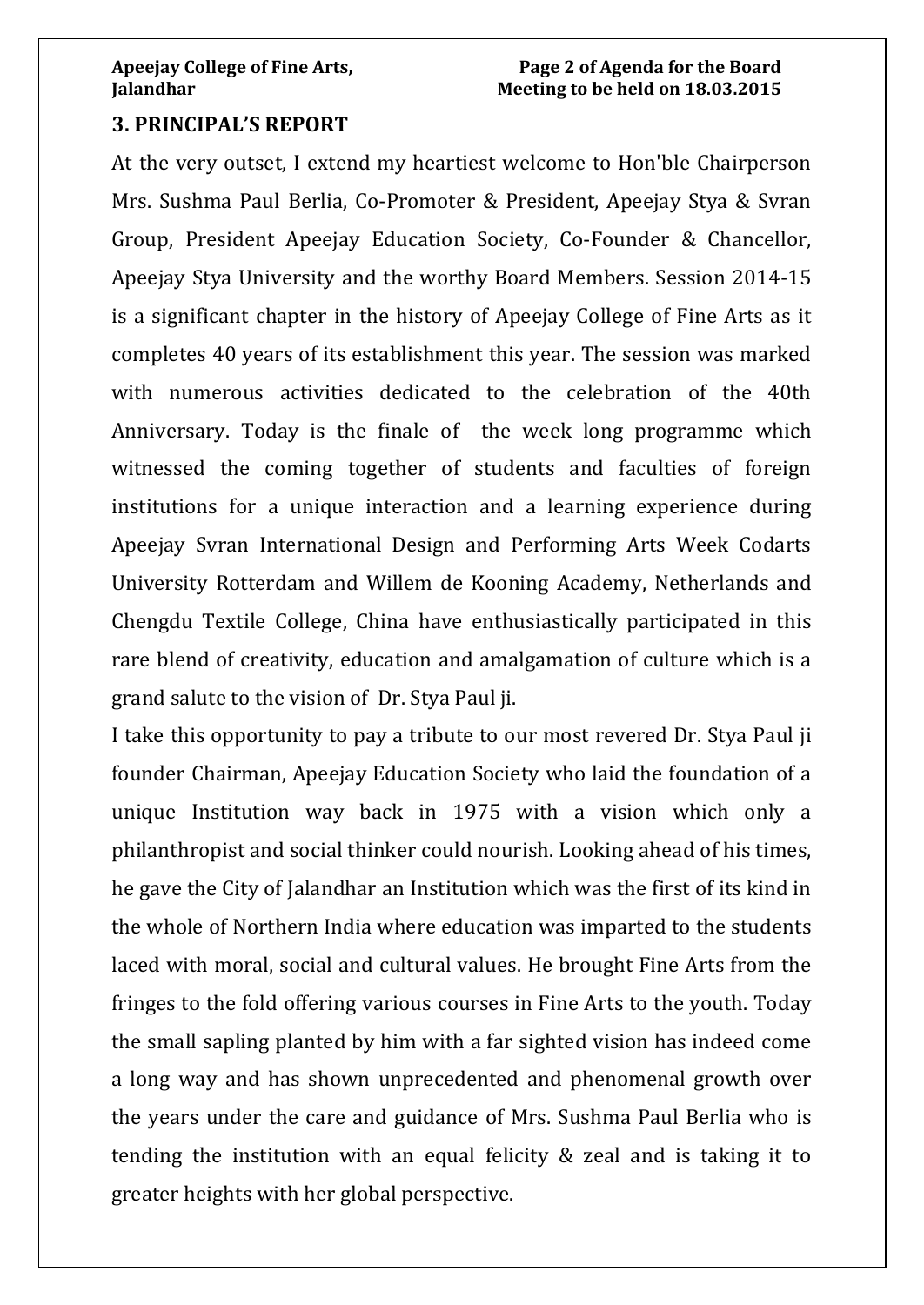#### **COLLEGE PROFILE**

The quality standards of Apeejay and its luminous track record has been recognized and acknowledged even by the highest bodies of Higher Education in India. The **University Grants Commission, New Delhi** has declared it as an **Institution with Potential for Excellence** for the Second Phase, a rare honour for any institution of the Country *(Annexure – I, Page 15).* The College has also been **re-accredited with A grade with 3.45 CGPA by National Assessment and Accreditation Council, Bangalore** *(Annexure – II, Page 16)*. We are all set to initiate the 3rd phase of the reaccreditation by NAAC in the coming session. We would also move for the centre of excellence status for the college by U.G.C.

#### **CURRENT DATA**

At present, there are five faculties, 24 department, 46 Permanent faculty members, 73 Contractual faculties and 28 non-teaching staff.

#### **ACADEMIC ACHIEVMENTS** *(Annexure – III, Page 17-21)*

This session a number of targets have been achieved by the college.

| <b>S. No.</b> | <b>Title</b>                                            | <b>Number</b> |
|---------------|---------------------------------------------------------|---------------|
|               | Number of Students placed through Campus interviews     | 56            |
| 2             | Number of University Toppers (1 <sup>st</sup> Position) | 14            |
| 3             | Number of University Positions (Top 10)                 | 120           |
| 4             | Number of University Positions (Top 20)                 | 129           |
| 5             | Number of First Divisions                               | 1216          |
| 6             | Number of University Positions (Sports)                 |               |
|               | <b>Number of Extension Activities</b>                   | 74            |

### **STUDENTS DATA 2014-15** *(Annexure – IV, Page 22-24)*

I would like to present before you the student data for the session 2014-15 which has registered a growth in the number of students from 2250 last year to 2345 in the present session.

| <b>S. No.</b> | Title                 | <b>Number</b> |
|---------------|-----------------------|---------------|
|               | Total No. of students |               |
| ⌒             | Foreign students      |               |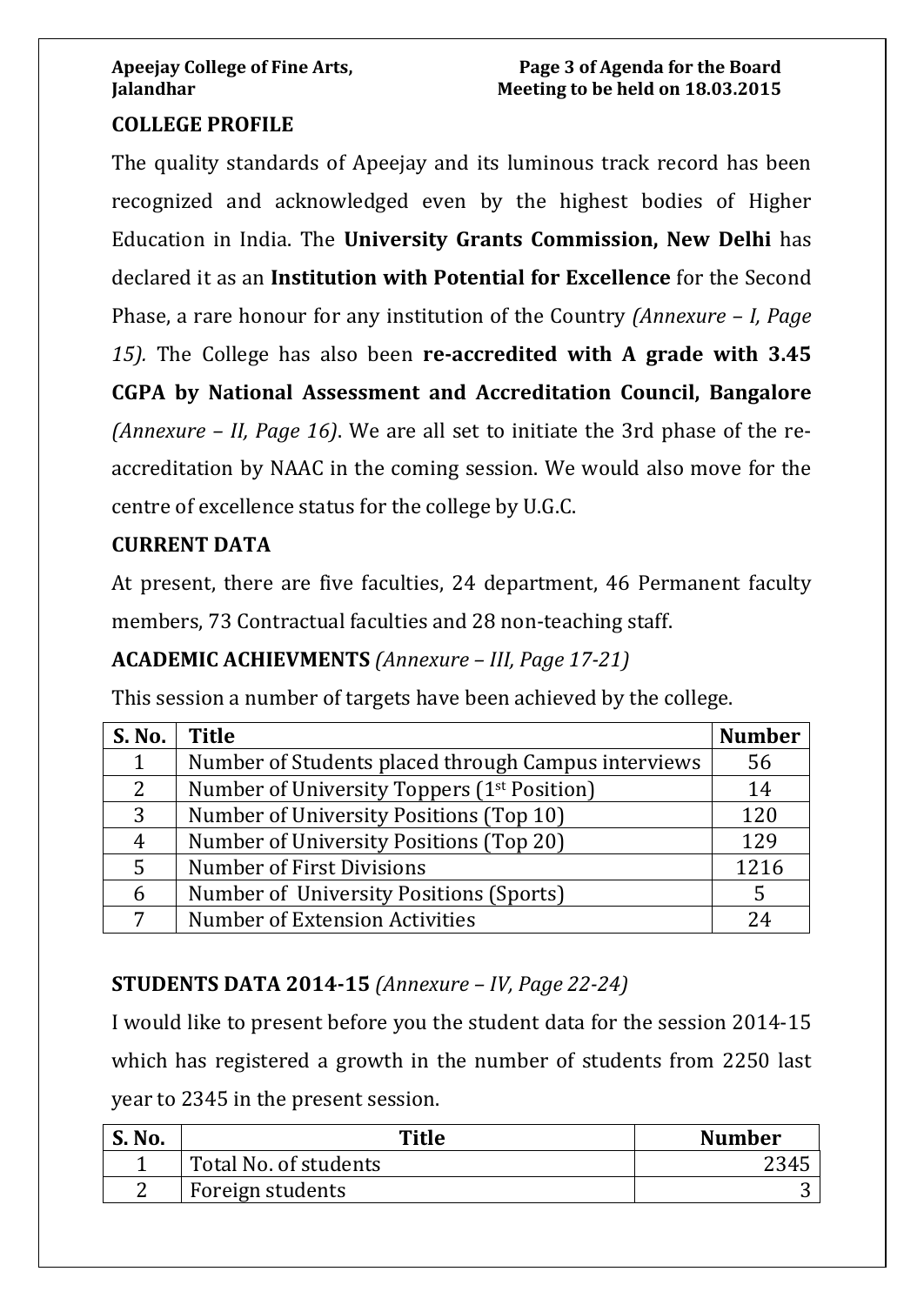#### **Apeejay College of Fine Arts, Page 4 of Agenda for the Board**  Meeting to be held on 18.03.2015

| 3  | Students from rural background                   | 4.75% of the total |
|----|--------------------------------------------------|--------------------|
|    |                                                  | strength           |
| 4  | % of women students                              | 49.80%             |
| 5  | % of boys students                               | 50.20%             |
| 6  | No. of Student bodies                            | 15                 |
| 7  | No. of student volunteers in various student     | 307                |
|    | bodies                                           |                    |
| 8  | Students involved in Earn while learn scheme     | 31                 |
| 9  | No. of students participating in Youth Festivals | 126                |
| 10 | No. of students participating in International   | 48                 |
|    | Events                                           |                    |

### **TEACHING FACULTY** *(Annexure – V, Page 25-47)*

The faculty which comprises seasoned artists & erudite Scholars which keep abreast of the latest in their respective fields through fruitful academic participation & research work.

| S. No. | <b>Title</b>                                       | <b>Number</b>  |
|--------|----------------------------------------------------|----------------|
| 1.     | <b>Total No. of Teachers</b>                       | 119            |
| 2.     | Total No. of Ph.D's                                | 19             |
| 3.     | Total No. of M.Phil's                              | 31             |
| 4.     | Teachers with NET/UGC cleared                      | 33             |
| 5.     | <b>Research Scholars</b>                           | 17             |
| 6.     | <b>Research Guides</b>                             | 5              |
| 7.     | Teachers with publication of Books                 | $\overline{4}$ |
| 8.     | <b>Members of Academic Bodies</b>                  | 16             |
| 9.     | Teachers whose research works have been            | 7              |
|        | published in International Journals                |                |
| 10.    | Teachers whose research works have been            | 3              |
|        | published in National Journals                     |                |
| 11.    | Teachers who<br>have attended<br>Conferences       | 8              |
|        | Seminars / Workshops at International level        |                |
| 12.    | Teachers who have attended Conferences             | 28             |
|        | Seminars / Workshops at National / State level     |                |
| 13.    | Teachers who have been awarded and recognized      | 3              |
| 14.    | National and International Performing Artists      | 2              |
| 15.    | Teachers engaged in consultancy services in India  | 13             |
| 16.    | Teachers engaged in Extension Activities           | 24             |
| 17.    | Teachers who have attended Refresher / Orientation | $\mathbf{1}$   |
|        | courses                                            |                |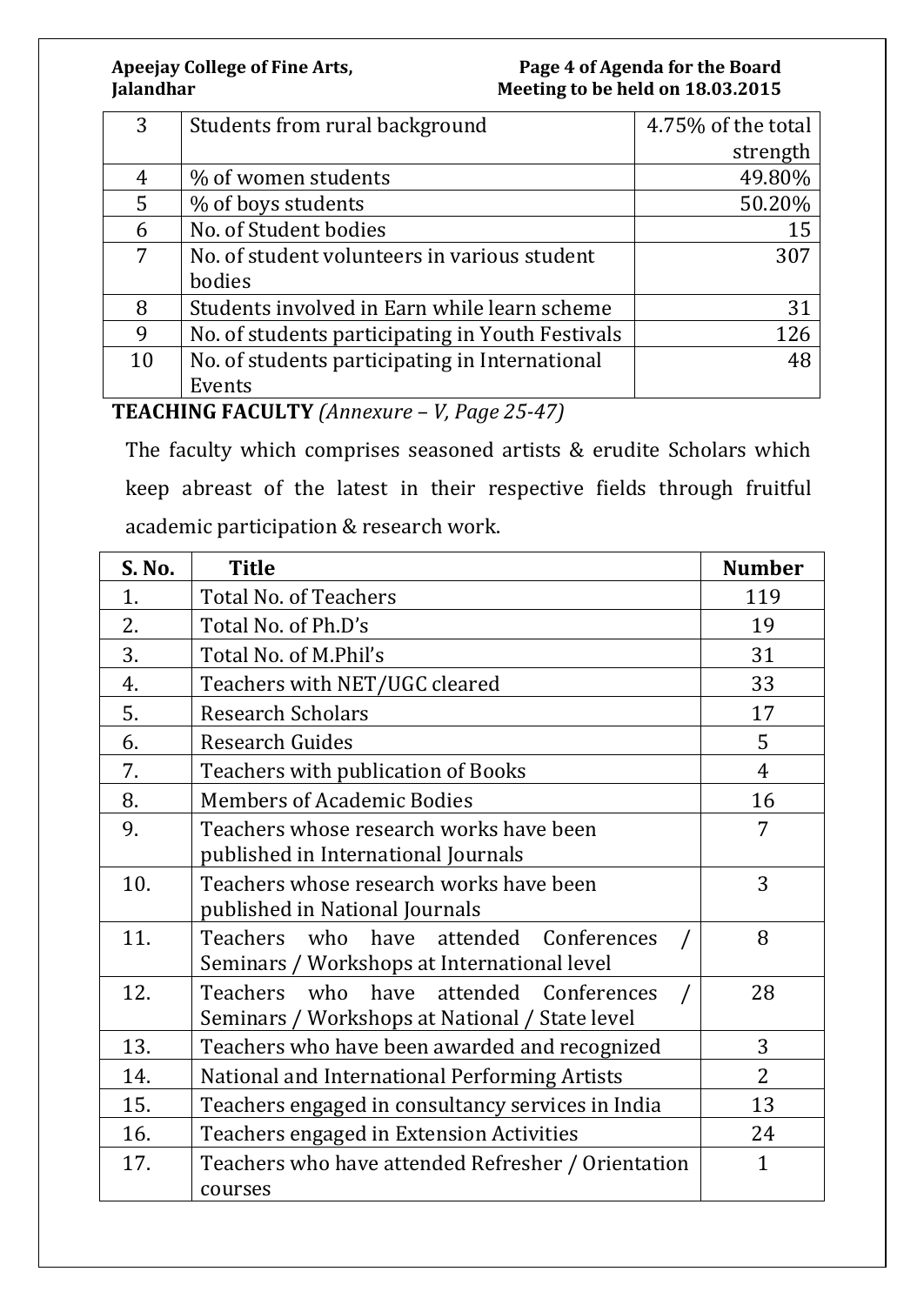#### **COURSES** *(Annexure – VI, Page 48)*

The Institution has been expanding and growing rapidly over the years and has embraced multi-dimensional courses to meet the demands of the younger generations and has evolved as one of the most prestigious, premier, multi-dimensional institutions of the country. Today, we are running courses in diverse fields like-Arts, Commerce, Management, Computers, Design, Multimedia and Performing Arts and we are producing smart, techno-savvy, professionally sound individuals with artistic and creative minds.

Seeing our potential, UGC has also given us an opportunity to introduce many innovative courses pertaining to emerging areas which are highly in demand by the industry and the market at large. We have initiated innovative UGC Course in B. Voc. This year we have also introduced M.A in English.

#### **INFRASTRUCTURE** *(Annexure – VII, Page 49-50)*

Apeejay aims to provide the best to the students in terms of infrastructure which can render a unique status to this institution bringing it at par with global standards. For this I have no words to say in gratitude for Mrs. Sushma Paul Berlia who would never settle for anything less than the best even in the terms of infrastructure. Today Apeejay is recognized for its infrastructural assets which make it stand apart.

In this session Apeejay has received a face lift which has added to its artistic ambience.

# **A PROMOTER OF INDIAN ART AND CULTURE** *(Annexure – VIII, Page 51- 54)*

We have always kept the noble objective with which this institution was set up, in the forefront. To this effect the College has made tremendous contribution to promote, propagate and preserve Indian Art and Culture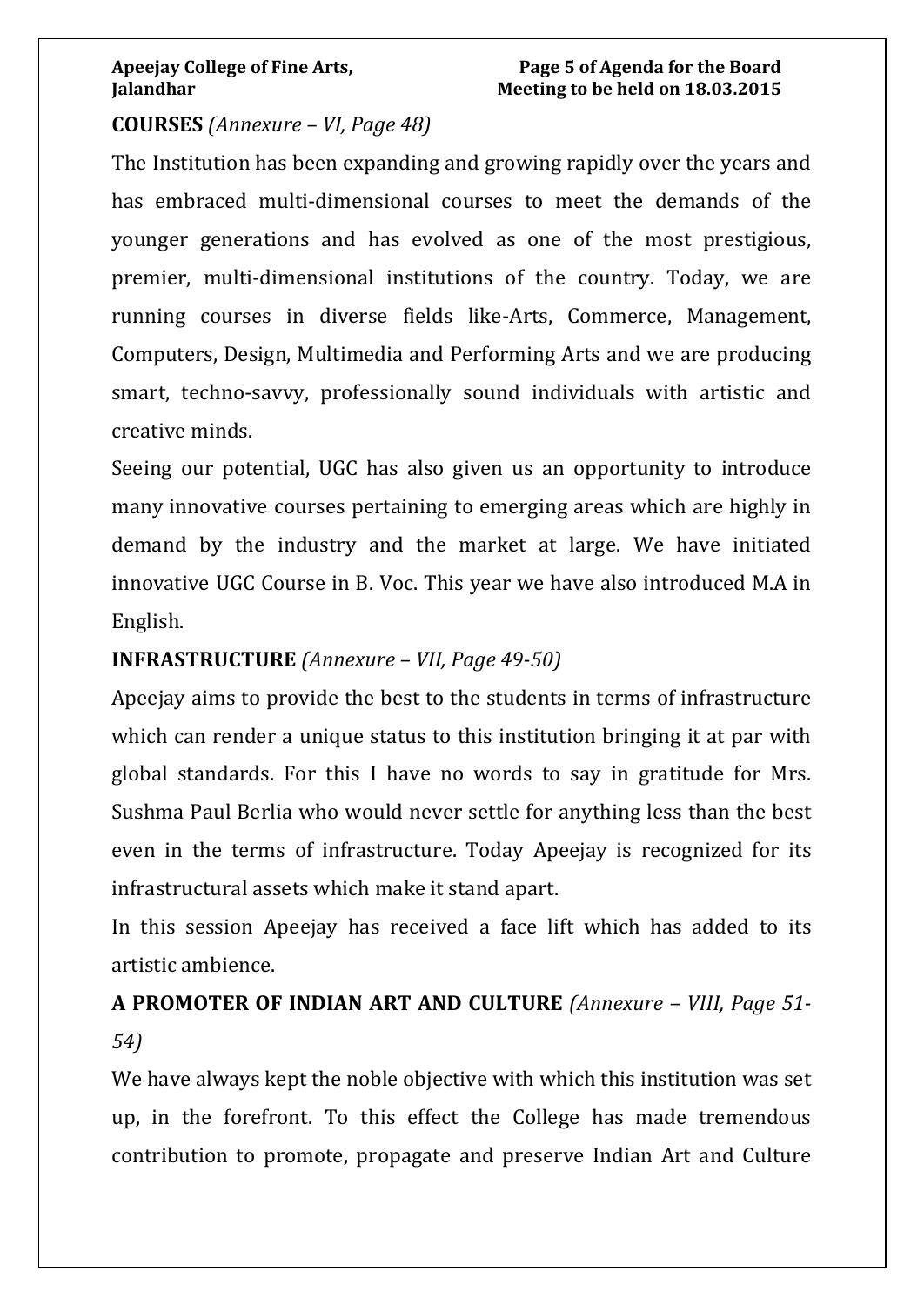not only in India but also abroad. The College is recognized nationally and internationally as a Champion of Youth Festival.

- Apeejay is the hub for creative talent where it is chiseled to perfection by the faculty trainers. Various opportunities are provided to the students to showcase their talent and excel in it.
- An Art Gallery in the name of Dr. Stya Paul Ii is running at Virsa Vihar where the upcoming artists from all over the region are provided an apt platform to showcase their talent.
- The College Art Gallery is the heart of Apeejay where the students display their creativity and their artistic acumen is highly appreciated by the visitors from across the globe.
- Apeejay is making keen endeavours for reviving the fast fading crafts of Punjab through a series of students oriented activities which include-
- 1. A thorough knowledge of crafts which are conspicuously on the verge of extinction, imparted to the students.
- 2. Special courses being run in the college dedicated to the promotion of crafts viz; BD,BFA etc
- 3. Visits to artisans for practical exposure and technical training.
- 4. Craft workshops organized by the dedicated departments in the college campus on regular basis.
- 5. An exhibition of artifacts created by the students within the campusan annual feature.
- 6. Students are encouraged to take up research projects to delve deep into the history and art of the dying crafts of Punjab to help restore their pristine glory. Some projects undertaken include research work on-
	- $\checkmark$  Nakodar Darries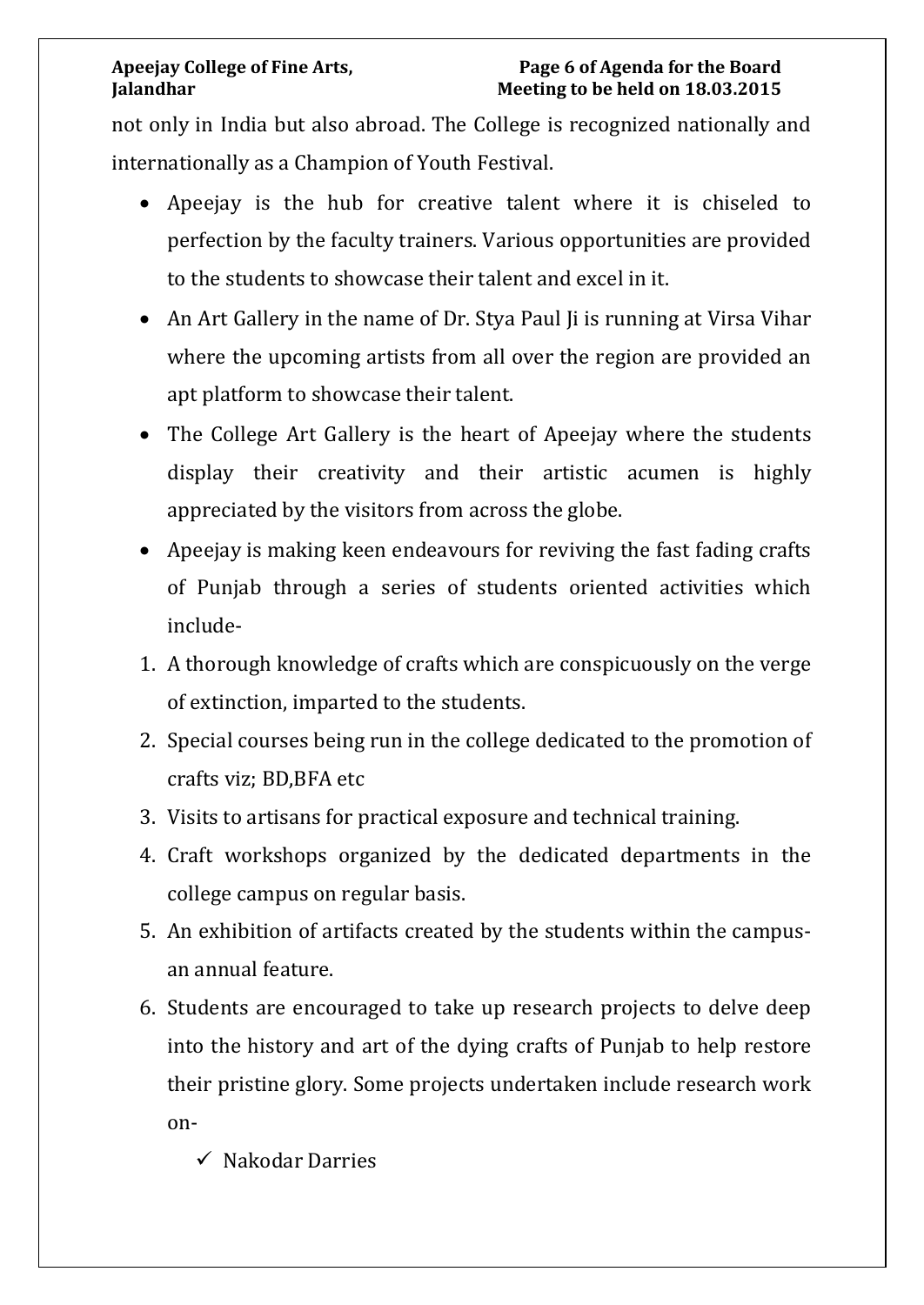- $\checkmark$  Phulkari
- $\checkmark$  Punjabi Jutties
- $\checkmark$  Hoshiarpur Ivory and wood works
- $\checkmark$  Traditional hand embroidery
- Special classes are conducted for revival of old traditional folk instruments like Taus, Dilruba, Rabab, Sarangi, Tumbi etc. since these instruments are on the urge of extinction owing to the modern instruments which have inbuilt sounds for each and every instrument.
- Training is also given in traditional styles of painting using wash tempera and mural.
- Our students have been participating in Hariballabh Sangeet Samelan and their performances are applauded by the audience.
- The institution has been providing Music Training to the students of Andh – Vidhyalya

# **A UNIQUE AMALGAMATION OF TRADITION AND MODERNITY**  *(Annexure – IX, Page 55-56)*

Apeejay College of Fine Arts has always emphasized the philosophy of adhering to the age old traditions and ethos of the educational system, typical Indian in its set-up, conception and import. Keeping in view the same, one can clearly catch a glimpse of the ancient 'Gurukul- Guru Shishya Parampra' especially in the Department of Dance, Music Instrumental and Music Vocal. Apart from running these traditional courses the college is successfully running the most techno savvy courses also where each course complements and supplements the other. Such a judicious blend of tradition and modernity is rare to be seen in any other institution of the region.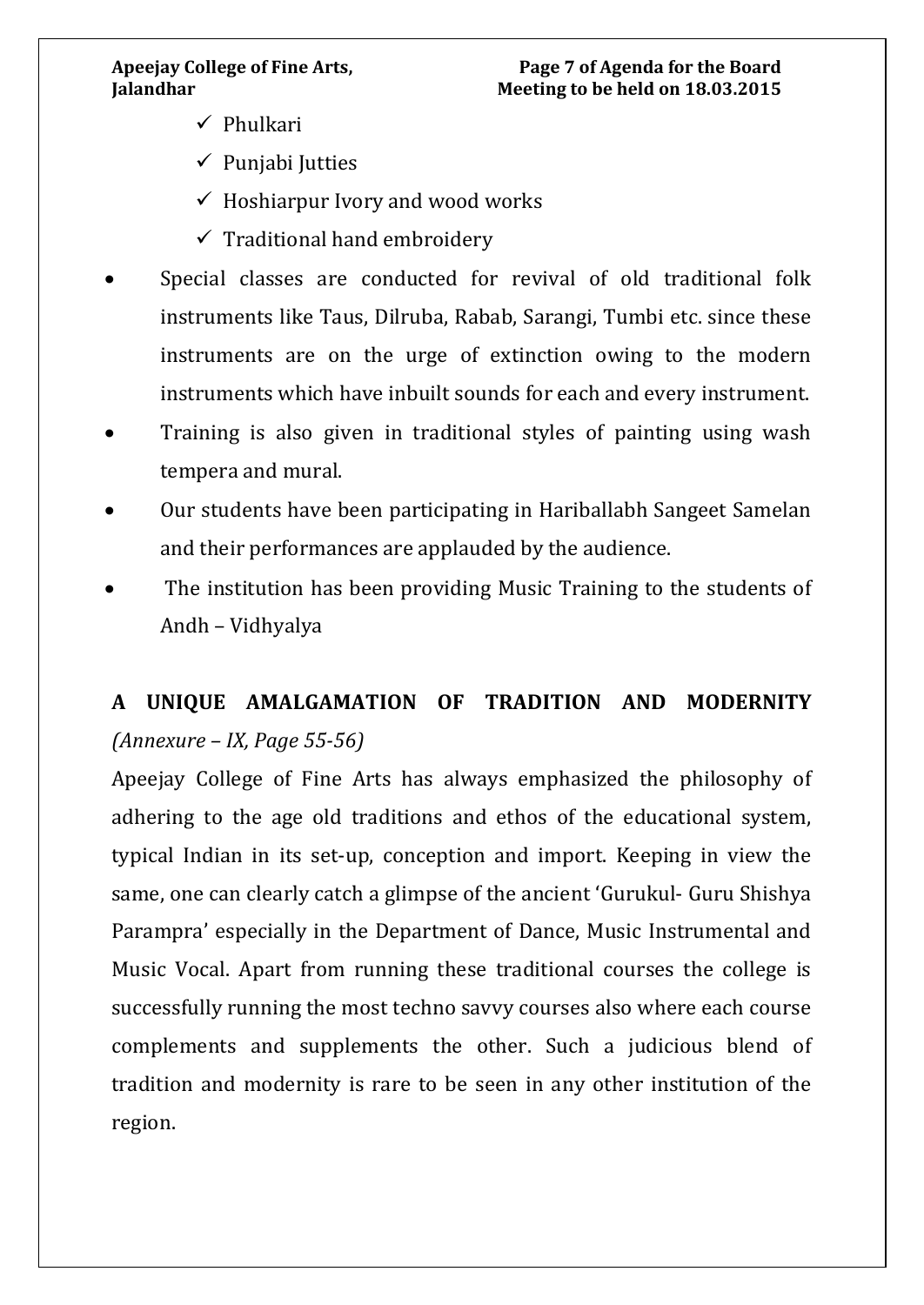# **PUBLICATION OF REFREED DEPARTMENTAL JOURNALS** *(Annexure –X, Page 57)*

The college is committed to promote research work as is the need of the hour. With modest pride, here I wish to state that 4 departments of the college are publishing their Research Journals: **Ambrosia** by the Department of English, **Envision** by the Department of Commerce, **Descriptio** by the Department of Design while the Department of Computer Science brings out **Apeejay Journal of Computer Science and** 

#### **Applications.**

**This session our research field has received a boost as Computer Journal has become Online and Ambrosia has got an International status.** 

Faculty and students are engaged in various in-house activities and productions which include:

- Prospectus layout
- Campus beautification
- Video & Audio productions
- College documentaries
- Posters with social message for display
- Animation films
- Social documentaries
- Technical framework for In-House Journals

# **OUTREACH PROGRAMMES** *(Annexure – XI, Page 58-59)*

Though known for excelling in both the academic and co-academic spheres, Apeejay college of Fine Arts has never lagged behind in doing its bit for the social cause through education. The college regularly organizes outreach programmes for its students in order to bring a smile on the faces of socially deprived and underprivileged strata of the region. This session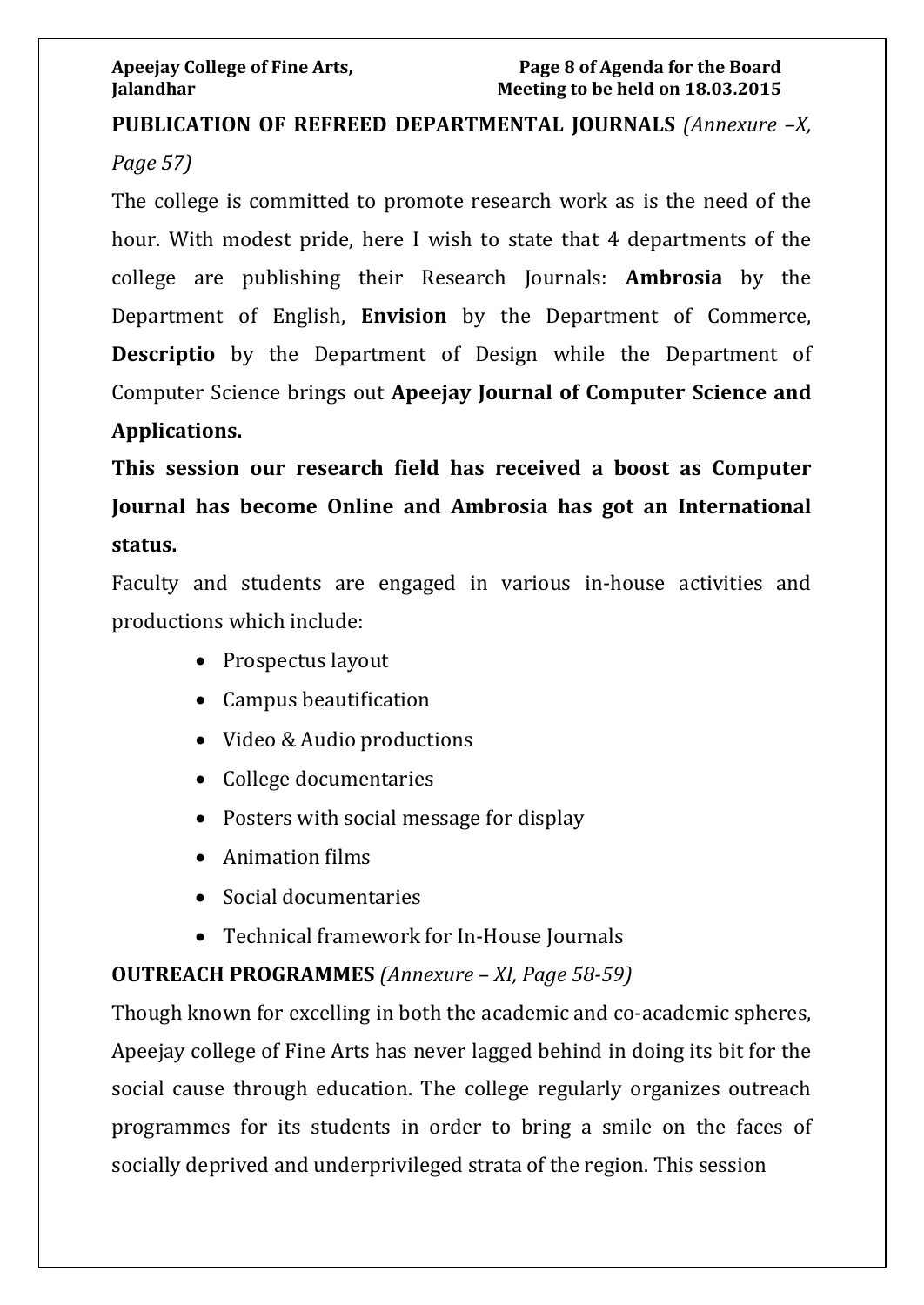#### **Apeejay College of Fine Arts, Page 9 of Agenda for the Board Jalandhar Meeting to be held on 18.03.2015**

- The students arranged and organized a charity event 'feeling' blessed', where both the faculty members and students donated generously for helping girl education.
- 45 students of Student Welfare Association along with faculty members took an endeavour to celebrate Lohri and Makar Sankranti with the under-privileged section of our society at Pingla-Ghar, Jalandhar.
- The Physiotherapy Department of the college provides medical facilities to the people through the OPD.
- Stya Paul Award for human values is awarded to a student every year who excels in human values. This year the award was bagged by Arshleen Kaur of B.A (Psychology).

Besides ennobling the youngsters, such outreach programmes create awareness and sensitize them towards the society and the noble cause of educational, social, health and environmental concerns.

### **CHAMPION IN YOUTH FESTIVALS** *(Annexure – XII, Page 60)*

- Known as the '*undisputed champion*' of the Zonal Youth Festival of GNDU, Amritsar, Apeejay College of Fine arts, Jalandhar, once again made another mark of excellence by winning the overall trophy in North Zone Youth Festival held at Jammu University, Jammu from 15th January to 19th January 2015 and garnered the overall champions trophy for GNDU, Amritsar.
- The College has been selected by Ministry of Cultural Affairs, India to represent the country in the **8th South Asian University Festival (SAUFEST)** which was organized at Mohanlal Sukhadia University, Udaipur from 7-11 March 2015 by the Association of Indian Universities' (IAU). Students participated in Group Dance, Orchestra, Light Vocal and Poster Making.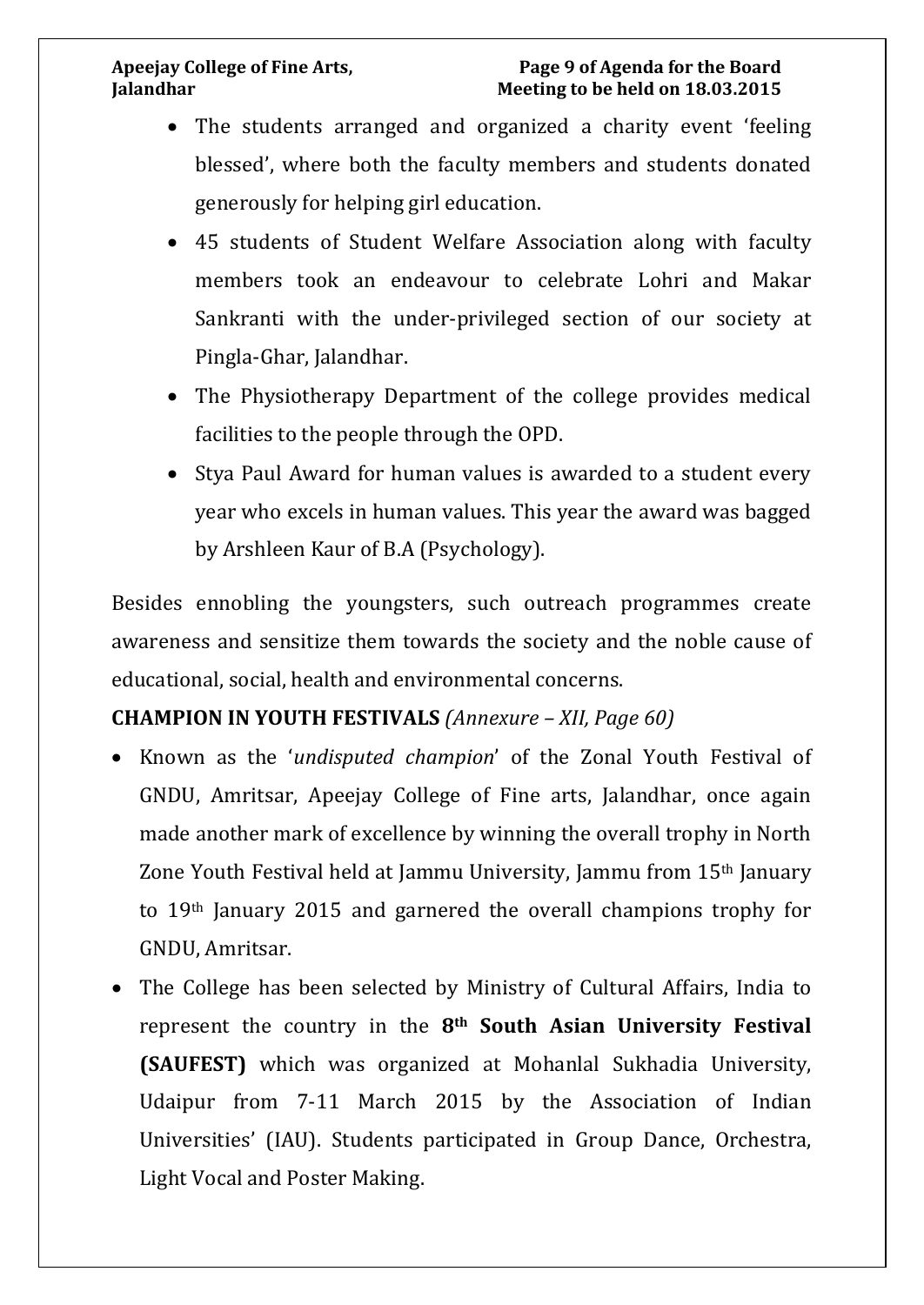### **SPORTS** *(Annexure – XIII, Page 61)*

For the overall growth of the personality of the students, sports facilities are provided to the students with the result that some students emerge as sports Stars. In this session a student of BBA Sem.6th, Maharaj Baksh Singh-International Golfer procured First Position in International Golf Championship USA.

Inter College Lawn Tennis match was organized by GNDU, in which Apeejay College of Fine Arts bagged the first prize.

**INTERNATIONAL COLLABORATIONS AND PROGRAMMES** *(Annexure – XIV, Page 62-64)*

In an endeavour to elevate the stature of the institution at the International Level and to provide a Global edge to the students, several international collaborations and programs are initiated under the aegis of Apeejay Education Society wherein faculty and students of the college visit foreign lands and the foreign delegates pay visits to Apeejay for workshops and seminars.

#### • **Students Visit to Chengdu university, China June 15-June 22,2015**

A one week Cultural Exchange Programme, under the Apeejay Education Society was held in Chengdu University, China. Dr. Ranjana from Department of Dance along with the college students paid visit to China. The students of Apeejay performed folk dance Gidha. Dr. Ranjana conducted a one day dance workshop for design students.

### • **Winter Immersion Programme, Suzhou, China**

A two week Winter Immersion Programme was organized in collaboration with National University of Singapore, Research Institute, Suzhou, China. 16 students accompanied by Dr. Manisha Sharma, Associate Professor in Department of Commerce visited China to attend the same. During the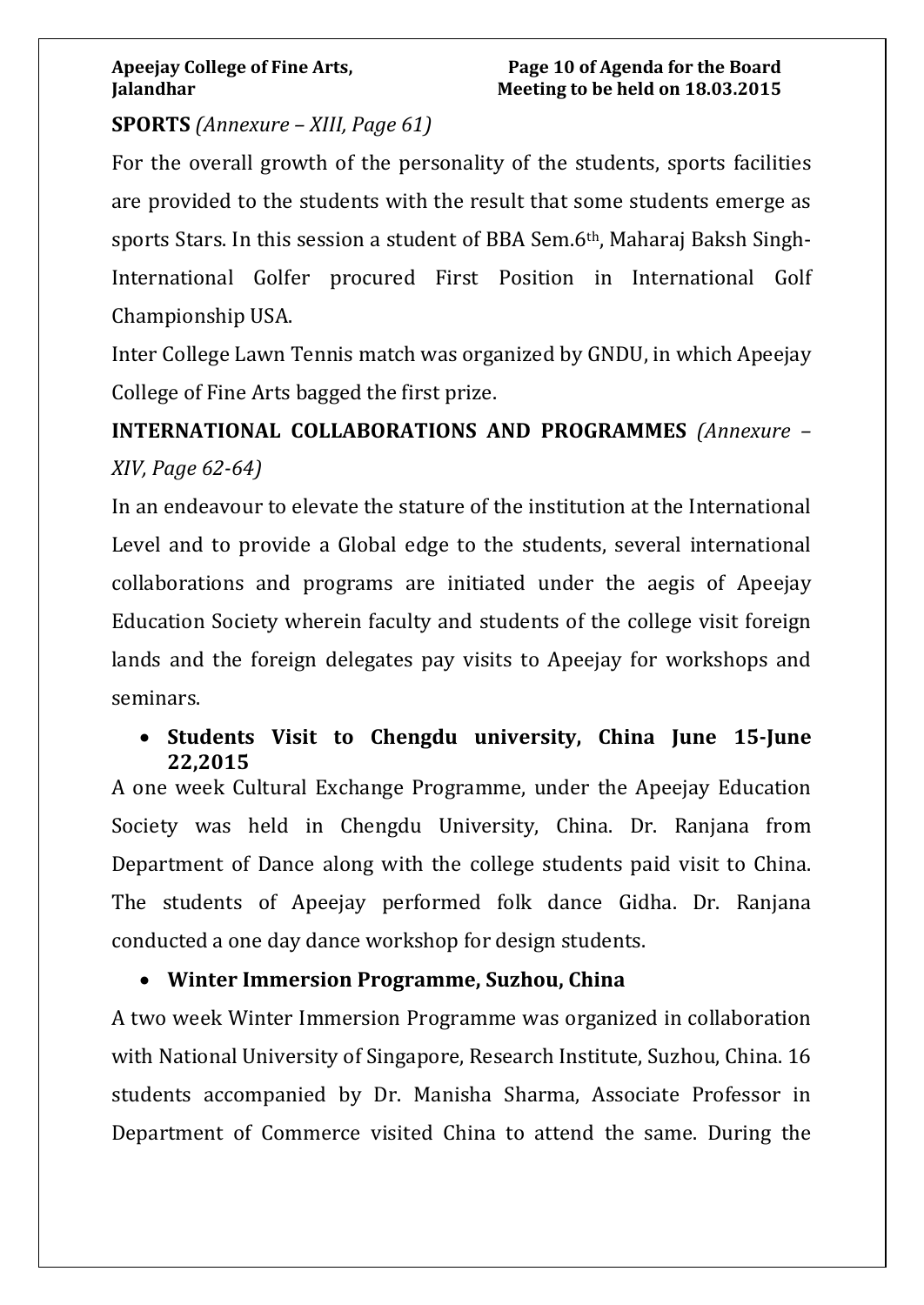#### **Apeejay College of Fine Arts, Page 11 of Agenda for the Board Jalandhar Meeting to be held on 18.03.2015**

course of two weeks stay the students were involved in various activities such as lectures, industrial visits, cultural activities and business studies.

#### • **A Visit to Netherlands (May 30- June 2014)**

Students and Faculty from Design Department of Apeejay visited Netherlands to attend a design workshop which enriched their knowledge to a great extent and helped them acquire new skills in the sphere of design and creativity.

### • **International Design Workshop (March 31st – April 4,2014)**

The College is known for motivating the aspiring students to push themselves up in creating new patterns of design. Following this endeavour, a 5 Day International Workshop of Design was organized in the college for the students of BFA, BD and BMM and Fine Arts. Mr. Albert Van Der Weide, Former Professor, Willem de Kooning Academy, Rotterdam graced the occasion as the Resource Person. He trained the students to improve their innovative skills.

# • **Visit of Ms. Chrisitan Kargea, an International Business Developer**

Ms. Chrisitan Kargea, an International Business Developer for Vitamin Shoppe-the second largest retailer of nutritional supplements in U.S.A. with 700 stores visited the College. She was extremely impressed by the concept of preservation of culture that our College was upholding.

### **APEEJAY'S ALUMNI** *(Annexure – XV, Page 65)*

The long tally of highly placed alumni of Apeejay is a testimony of the illustrious legacy and glorious achievements of the college. Their recognition across the country brings laurels to the institution and serves as a befitting tribute to Seth Ji's dream.

- Kapil Sharma, a Comedy sensation and upcoming Cine-Star
- Apneet Ryat, Deputy Commissioner, Ludhiana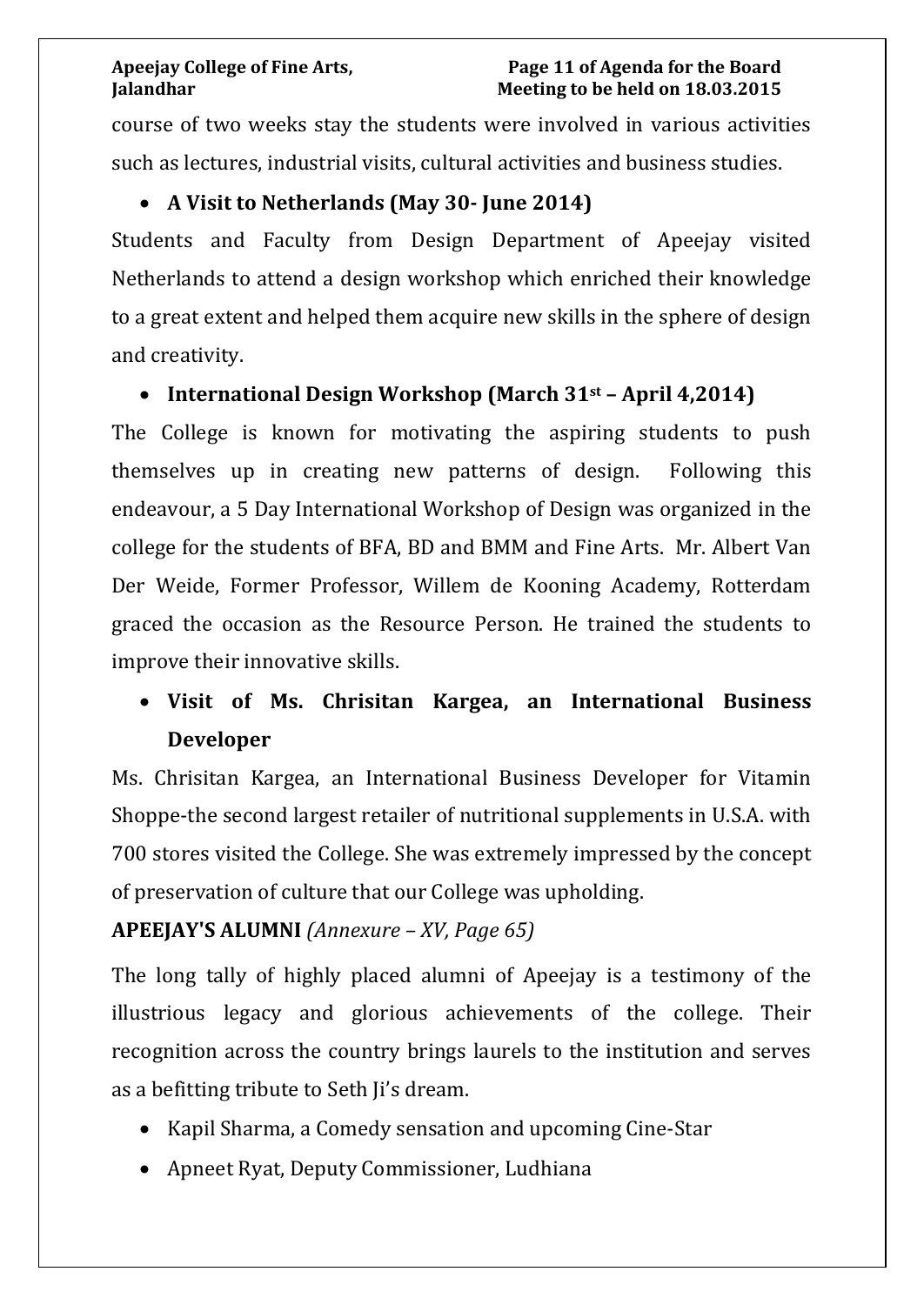#### **Apeejay College of Fine Arts, Page 12 of Agenda for the Board Jalandhar Meeting to be held on 18.03.2015**

- Seep Taneja, a renowned Model
- Nitin Chauhan, a modeling sensation,
- Sugandha Mishra, a well known TV Artist, Comedian and Singer

### **INTERDISCIPLINARY APPROACH**

The College lays emphasis on the Interdisciplinary Approach for a holistic dissemination of education. The various courses being offered under one roof complement & supplement each other. Students from any stream can get knowledge from any department in their free periods. For any college activity Interdisciplinary Approach comes handy and the Event organized is the outcome of the planning & hard work put in by different departments in a harmonious manner.

#### **COLLEGE ACTIVITIES** *(Annexure – XVI, Page 66-68)*

For the holistic development of personality of the students several programmes are organised in the college on a monthly basis.

### **STUDENTS ACHIEVEMENTS** *(Annexure – XVII, Page 69-70)*

The students of our College have always been outstanding achievers in their respective fields. Here I would like to cite just a few examples of the students who have excelled in curricular activities held outside the college in this session.

- Anadi Mishra was selected as best performer at SAUFEST
- Mehak Tuli student of MFA Semester- IV got a scholarship of Rs 5000 per month for 2 years by Ministry of HRD.
- Works of three BFA students Himani, Kiran, Shubhani were selected by All India Women Exhibition, Chandigarh.(National Level)
- Tanul Anand Student of B.Com. (Regular) Semester IV bagged the title Chef-de-Jalandhar.
- Diptesh Kalia-B.Com. (Professional ) III cleared his CAT for entrance to MBA programmes with a praiseworthy percentage of 95.67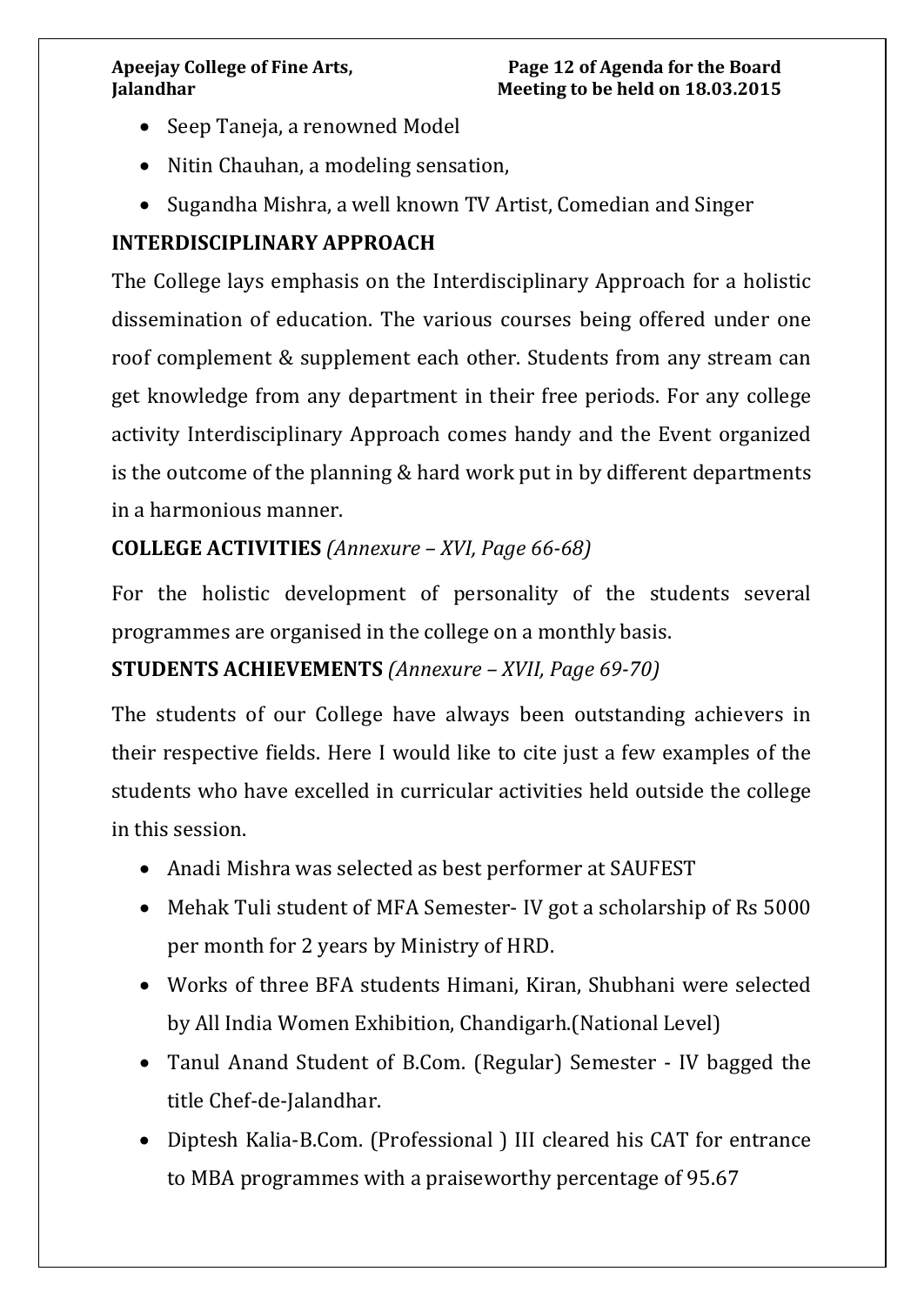- Our alumna Sonali Arora BFA got State Level Award with a prize money of Rs. 21,000/- in Painting from Punjab Lalit Kala Akademi, Chandigarh.
- Swati Badiyal of BFA got 1<sup>st</sup> Prize of Rs. 10,000/- and a trophy in a National Competition for Photography.
- University applauded and recognized the contribution of the college for Youth Festival by awarding cash award of Rs. 51,000 to Apeejay. The winning participants were also bestowed with individual cash prizes by the university.

# **a. Resignations / Relieving /Retirement**

Faculty members relieved on account of superannuation *(Annexure – XVIII, Page 71)*

### **b. Annual Increments**

Detail of Annual increments granted to the staff *(Annexure – XIX, Page 71-74)*

### **c. Promotions**

Detail of Assistant professors who have been designated as Associate Professors and have been granted the scale of 37400-67000 + 9000 AGP *(Annexure – XX, Page 75)*

### **d. Increments for Ph. D.**

Detail of Assistant / Associate Professors granted three non compounded increments on completion of their PhD *(Annexure – XXI, Page 76)*

### **e. UGC Grants Received and – incurred**

Detail of UGC Grants received and Incurred *(Annexure – XXII, Page 77- 78)*